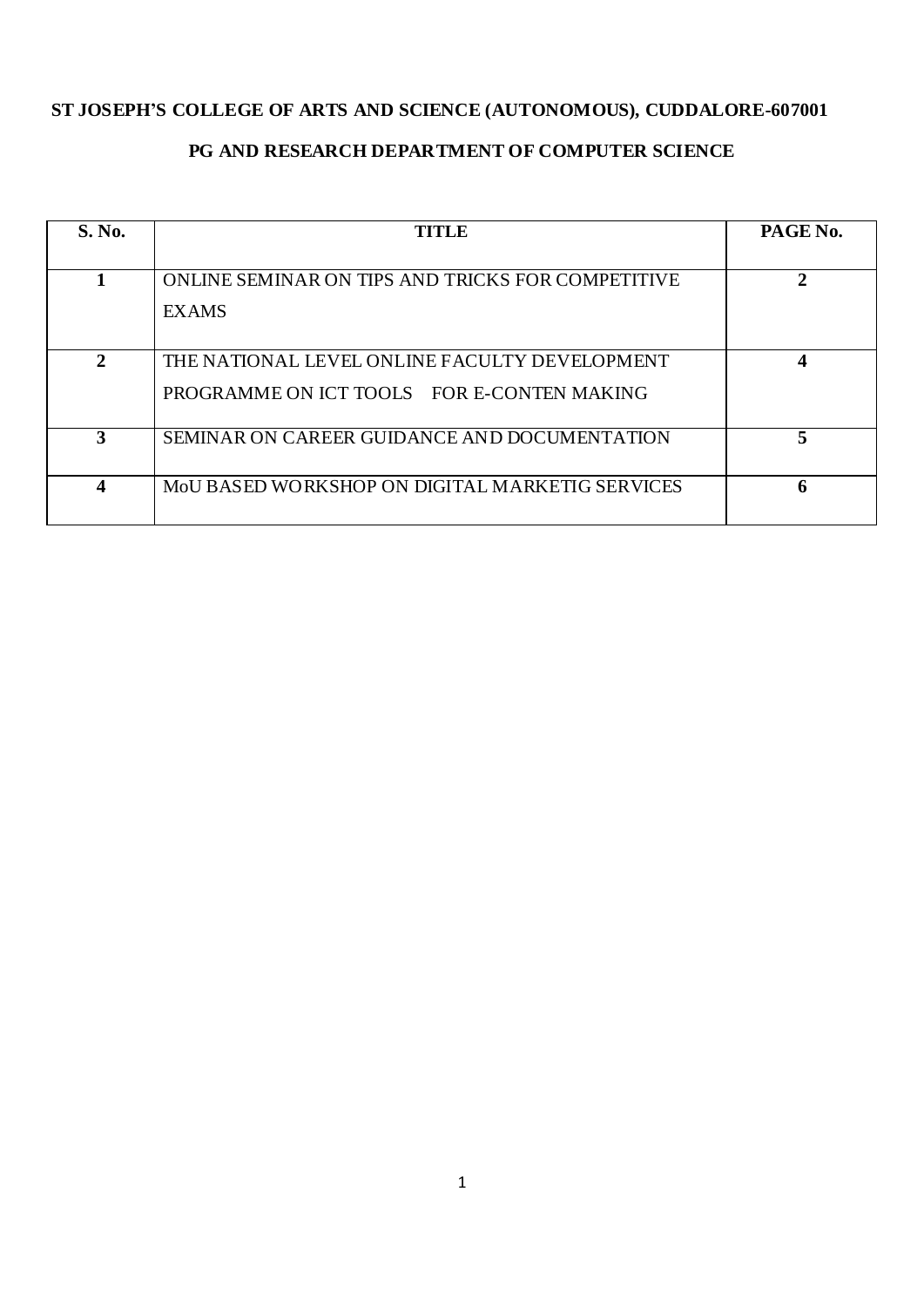## **POST GRADUATE &RESEARCH DEPARTMENT OF COMPUTER SCIENCE**

## **ASSOCIATION REPORT (2021 – 2022)**



#### **1. ONLINE SEMINAR ON TIPS AND TRICKS FOR COMPETITIVE EXAMS (ONLINE MODE)**

A Seminar was organised by Josebytes Association 2021 for students of computer science (UG - shift-I ) on the TOPIC **ONLINE SEMINAR ON TIPS AND TRICKS FOR COMPETITIVE EXAM** on 23.07.2021. The Seminar Commenced at 02: 00 PM through Google meet platform and the main focus was on career development.



#### **Introduction of the Resource person by Dr. M. Arumai Selvam, Principal & HOD.**

Dr. M. Arumai Selvam, Head of PG and Research Department of Computer Science welcomed the gathering with the welcome note and also introducedthe Resource person Mr. Thoufeek Ahamad, CEO, Cyfuno Technologies, Coimbatore.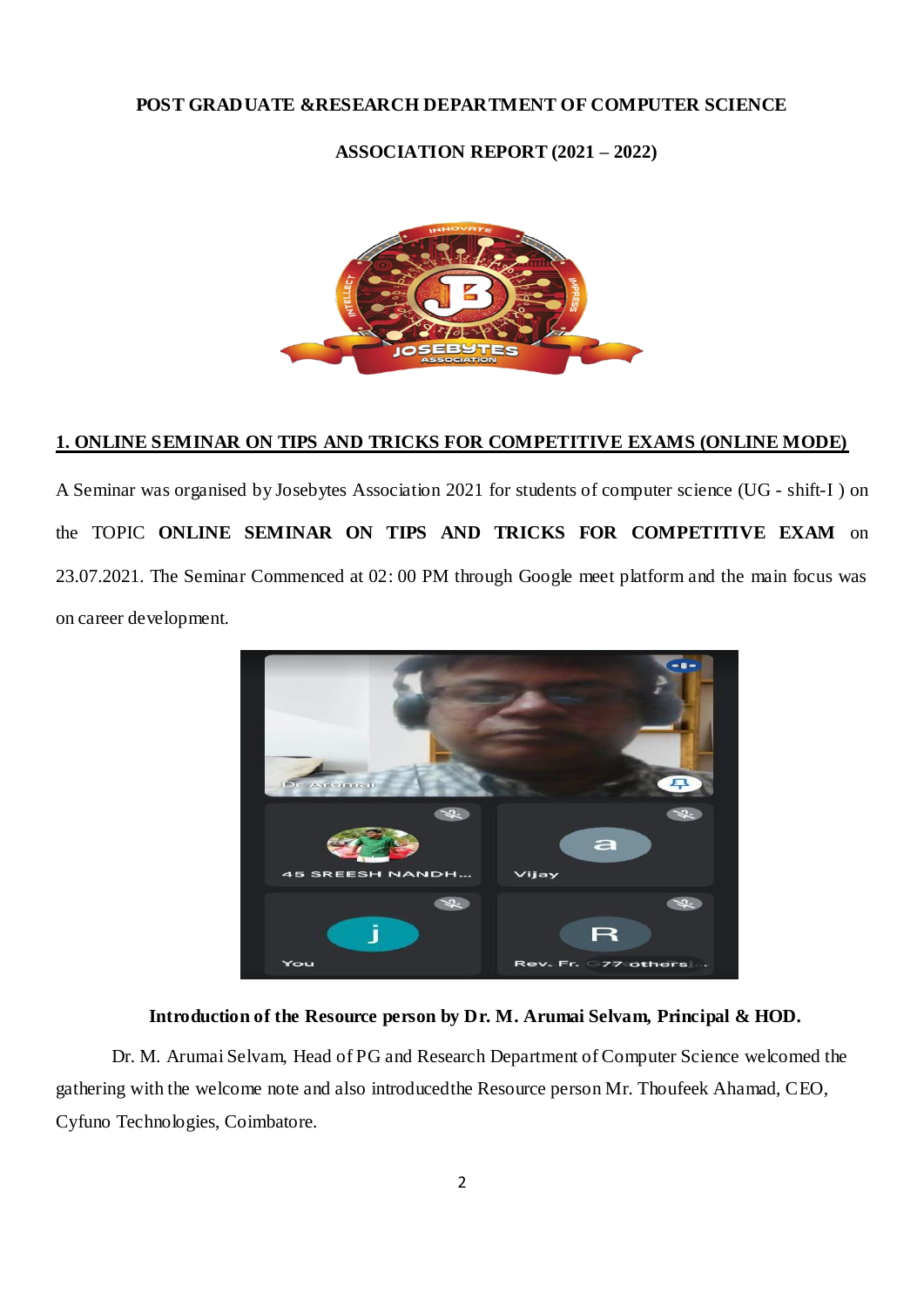|                 |                      | <b>22.1 <sup>42</sup>.11 10:40</b> |                      |               | C3 HED 2023 22/2 (EERE) |  |
|-----------------|----------------------|------------------------------------|----------------------|---------------|-------------------------|--|
|                 | $\bullet$            | $\leftarrow$                       | About this call      |               |                         |  |
|                 |                      |                                    | People               | Info          |                         |  |
|                 |                      | 工厂                                 | jones antony (You)   |               |                         |  |
|                 |                      | å.                                 | 01 AAKASH Kumar      | $\mathcal{Z}$ | Ξ                       |  |
|                 |                      | 02                                 | 02 Abilash k         | $\frac{1}{2}$ | Ξ                       |  |
| <b>Thoufeek</b> | 早                    |                                    | 04 - S.R.ARAVINTHAN  | 岑             | Ξ                       |  |
|                 |                      | စြခ္                               | <b>09 BALAJI U</b>   | 岑             | Ξ                       |  |
|                 | $\mathscr{L}$        |                                    | <b>10 BHARATHI</b>   | 岑             | Ξ                       |  |
|                 | $\mathbf{a}$         | $B_{2}$                            | 12 Dhinesh Raj       | $\frac{1}{2}$ | Ξ                       |  |
|                 |                      |                                    | 12_Dinesh            | L.            | $\ddot{ }$              |  |
| Dr Arumai       | Vijay                | н,                                 | 15 - HARIRAJ.S       | ぶ             | Ξ                       |  |
| 咨               | $\mathscr{R}$        |                                    | 17 IMTHIYAS SHARIF M | L.            | Ξ                       |  |
|                 |                      |                                    | 18. KAMALESH         | ぶ             | Ξ                       |  |
|                 | R                    |                                    | 19_Jothi Prakash k   | Ź.            | Ξ                       |  |
| You             | Rev. Fr. 86 others . |                                    | <b>22 LOKESH B</b>   | ぶ             | Ξ                       |  |
|                 |                      |                                    |                      |               |                         |  |



 **Students attending the seminar through online**

## **Session handled by Resource Person**

## **Highlights of the Session**

- Soft skill enhancements
- Preparation of competitive exams
- TANCET preparation
- Idea about the exams
- Clarifying the doubts
- Interview related questions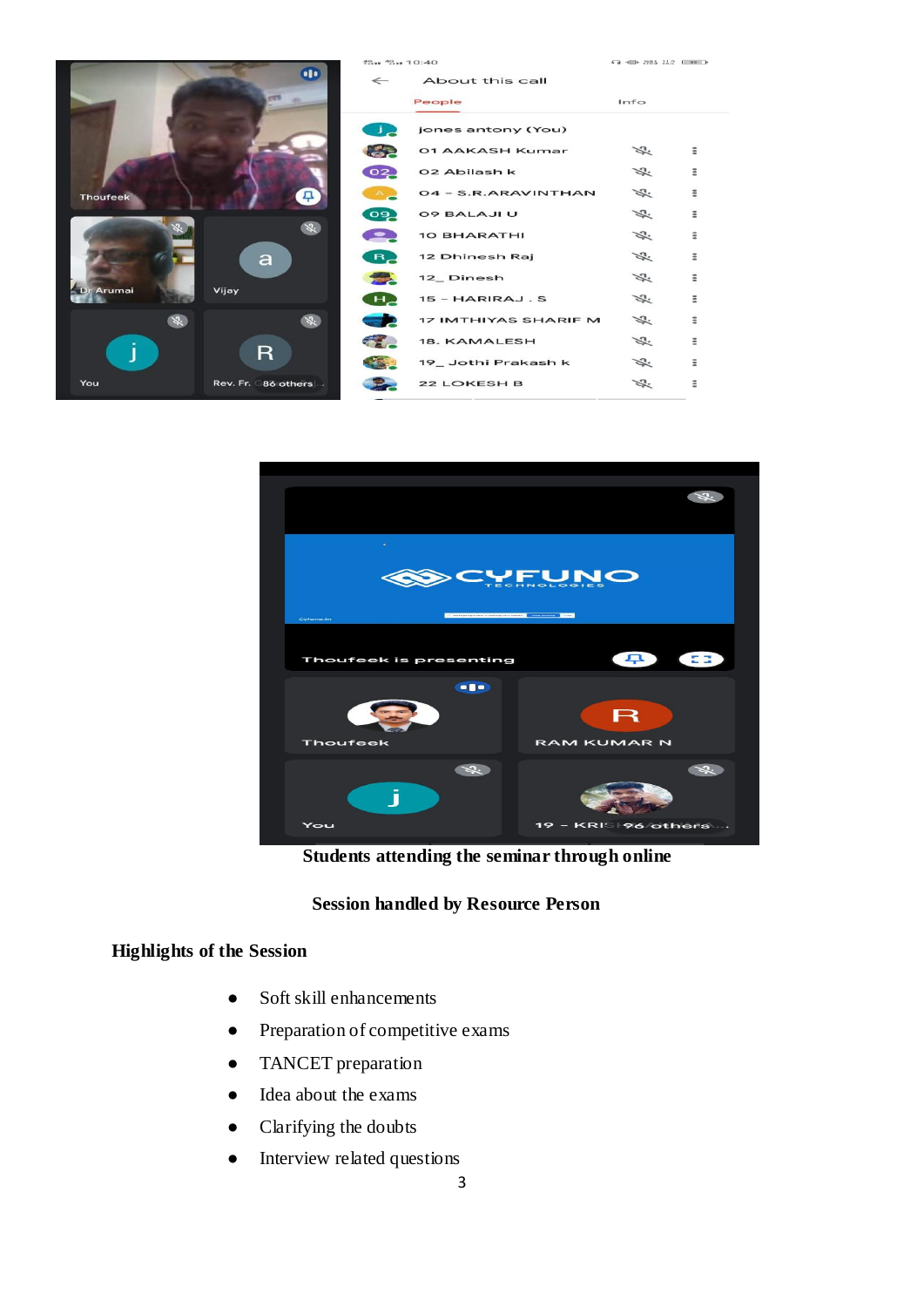Related syllabus

Seminar on TIPS AND TRICKS FOR COMPETITIVE EXAMSwas very much useful to the students. The Resource person also interacted with the students and made the session very active.

# **2. THE NATIONAL LEVEL ONLINE FACULTY DEVELOPMENT PROGRAMME ON ICT TOOLS FOR E-CONTEN MAKING**

The P.G. and Research Department of Computer Science organized **The National level online Faculty Development Programme on ICT tools for E-Content making on 26.07.2021 at 10.30 am through online mode (Zoom Platform).** The FDP was organized with the blessings of Rev.Fr. Peter Rajendiram, Secretary. Our coordinator Mr.M.Arumai Selvam, Principal, and Head P.G. and Research Department of Computer Science welcomed the gathering. Dr.R.Vidya and Dr.T. Miranda Lakshmi organized the FDP.



 *Welcome Address by Dr.M. Arumai Selvam, Principal and Head, P.G. and Research Department of CS* 

The resource person for this FDP was Dr.A.Vimal Jerald, working as an Assistant Professor in the Dept. of Computer Science St. Josephs College, Trichy. In this FDP, more than 700 participants from different countries UAE, Pakistan, Bangladesh, Philippines, and different states like Tamil Nadu, Pondicherry, Kerala, Gujarat, Nagaland, Jammu and Kashmir, Uttar Pradesh, Telangana, Madhya Pradesh, West Bengal, Maharashtra, Rajasthan, Bihar, Odisha, Delhi, Manipur, Meghalaya, Karnataka, Uttarakhand, Punjab, Assam registered. Each participant was given a unique workshop ID. Every day there was a demonstrative session which was held between 10.30 am to 12.00 noon. The Q&A session began at 12.01 pm and ended at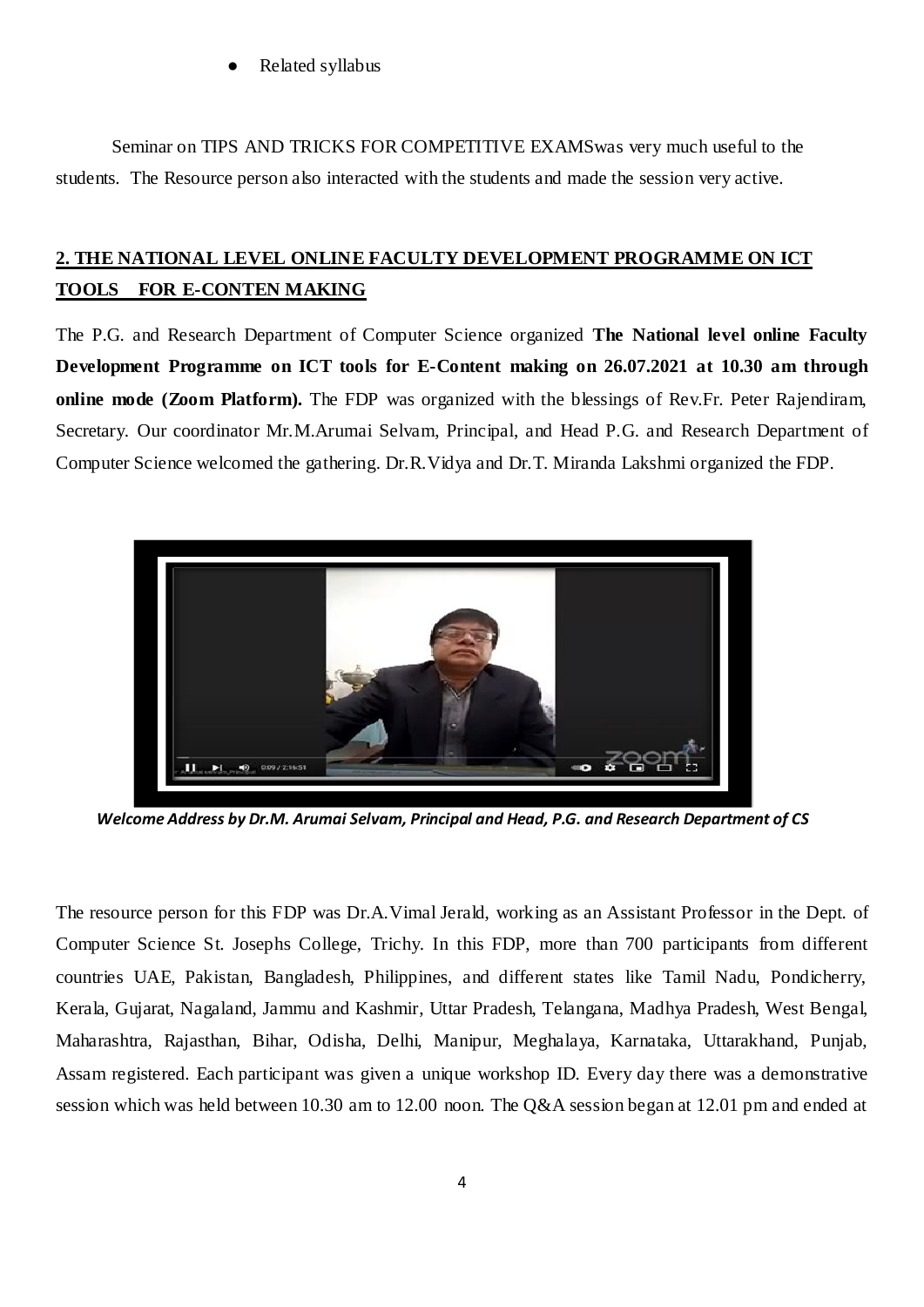12.30 pm which was optional for the participants. And every day Feedback and Test link was shared at 12.00 noon exactly in the zoom chat.





## *Dr.A. Vimal Jerald, Resource Person Participants from different Countries*

The participant was requested to fill the same without fail as it was taken into consideration for attendance. There was also a Q&A session in the WhatsApp group between 7.00 pm to 8.00 pm for the participants to clarify anything with the resource person if required. The topics covered by the resource person for the three days were PPT-based E-CONTENT DEVELOPMENT, Screen Captured E-content Development, E-content making using openshot. The materials for the topics covered were circulated to the participants through the WhatsApp group. More than 450 participants participated in the workshop and the E-certificates were issued.

## **3. SEMINAR ON CAREER GUIDANCE AND DOCUMENTATION**

A **Seminar** on **CAREER GUIDANCE & DOCUMENTATION** wasorganizedby Josebytes Association 2019 for III-UG & II- PG (shift-I) students on 17.09.2021 and III-UG (shift-II) students on 18.09.2021. This seminarfocused on career guidance and Project documentation in computer science.

Dr. M. Arumai Selvam, Head of PG and Research Department of Computer Science gave a welcome address and honoured the Resource Person Dr.A. Martin, Asst. Prof, Central University of Tamil Nadu, Thiruvarur.

Highlights of the session are

How to select the topic?